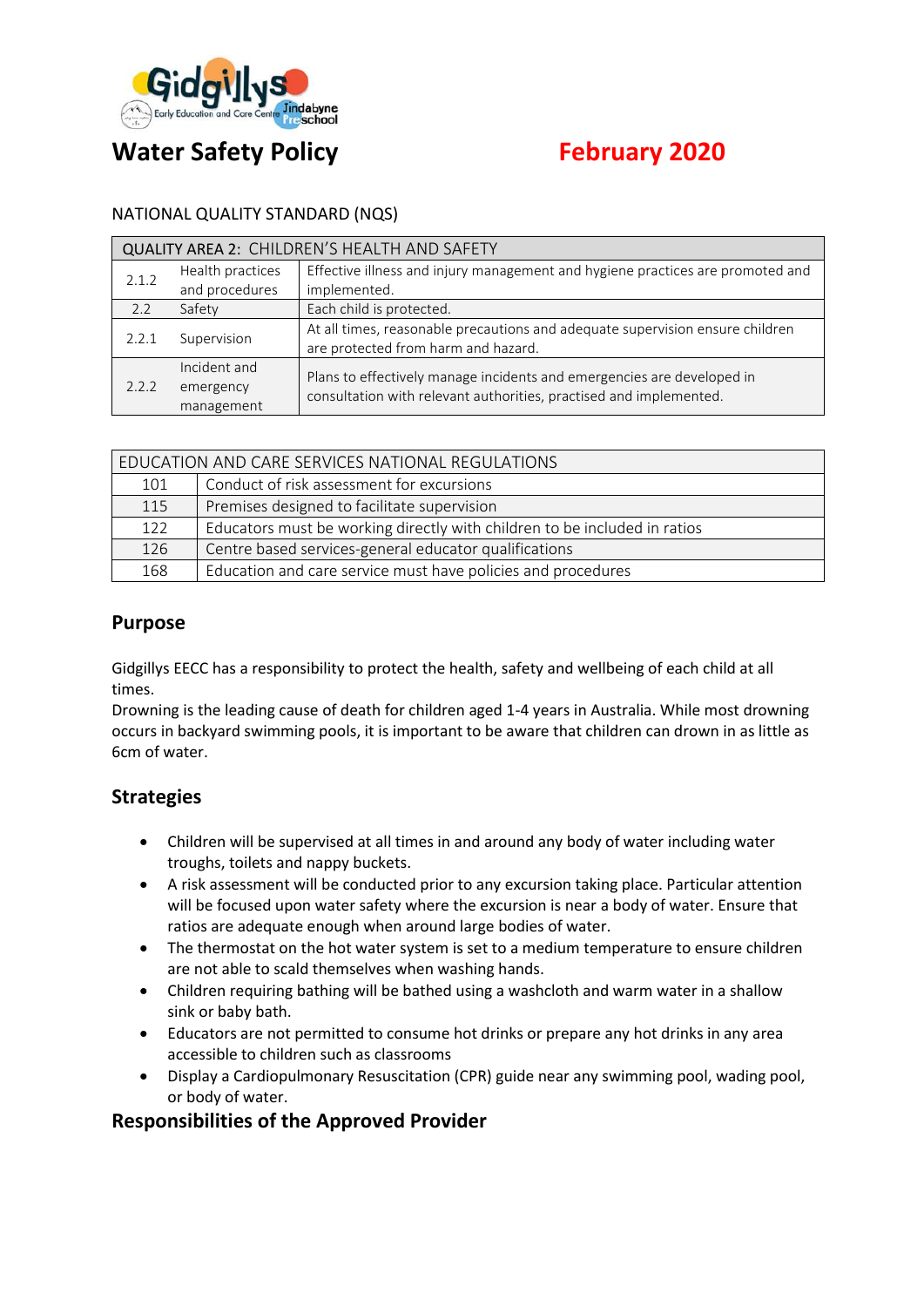

Ensure the service operates in line with the Children Education and Care Services National Law and the Education and Care Services National Regulations.

## **Responsibilities of the Nominated Supervisor**

- Ensure children are adequately supervised, are not subject to inappropriate discipline, and are protected from harms and hazards **(National Law 166)**.
- Provide supervision, guidance and advice to ensure adherence to the policy at all times.
- Ensure risk assessments for excursions planned near water identify a higher staff to child ratio to ensure adequate supervision **(National Regulation 100, 101).**
- Ensure First Aid and CPR qualifications and requirements are met at all times.
- Provide families with community messages regarding safe water practices.

## **Responsibilities of the Educators**

- Embed water safety messages into the children's education program such as Kids Alive.
- Ensure water troughs or containers for water play are positioned and filled to a safe level and emptied or covered securely after use.
- Empty buckets used for cleaning immediately after use. No cleaning buckets are to be left in areas or accessible to children.
- Discourage children from drinking grey water. Provide clean drinking water at all times.
- Always supervise children in toilet/shower facilities within the service.
- Complete a daily Safety Inspection of premises to ensure that all hazards are known and minimised. When a hazard or potential hazard is detected, Educators will complete a risk assessment to address any concerns and children will be excluded from the area until the hazard has been rectified.
- Monitor all taps on the premises that children have access to and ensure they are turned off securely when not in use.

## **Responsibilities of the Children**

Ensure that every child has an adult with them before approaching an area with water.

## **Responsibilities of the Families**

Reinforce water safety practices with children at home.

## **Definitions, Terms & Abbreviations**

| CDD<br>-UF N | Cardiopulmonary Resuscitation |
|--------------|-------------------------------|

## **Related Statutory Obligations & Considerations**

**Australian Children's Education and Care Quality Authority (ACECQA)** http://www.acecqa.gov.au/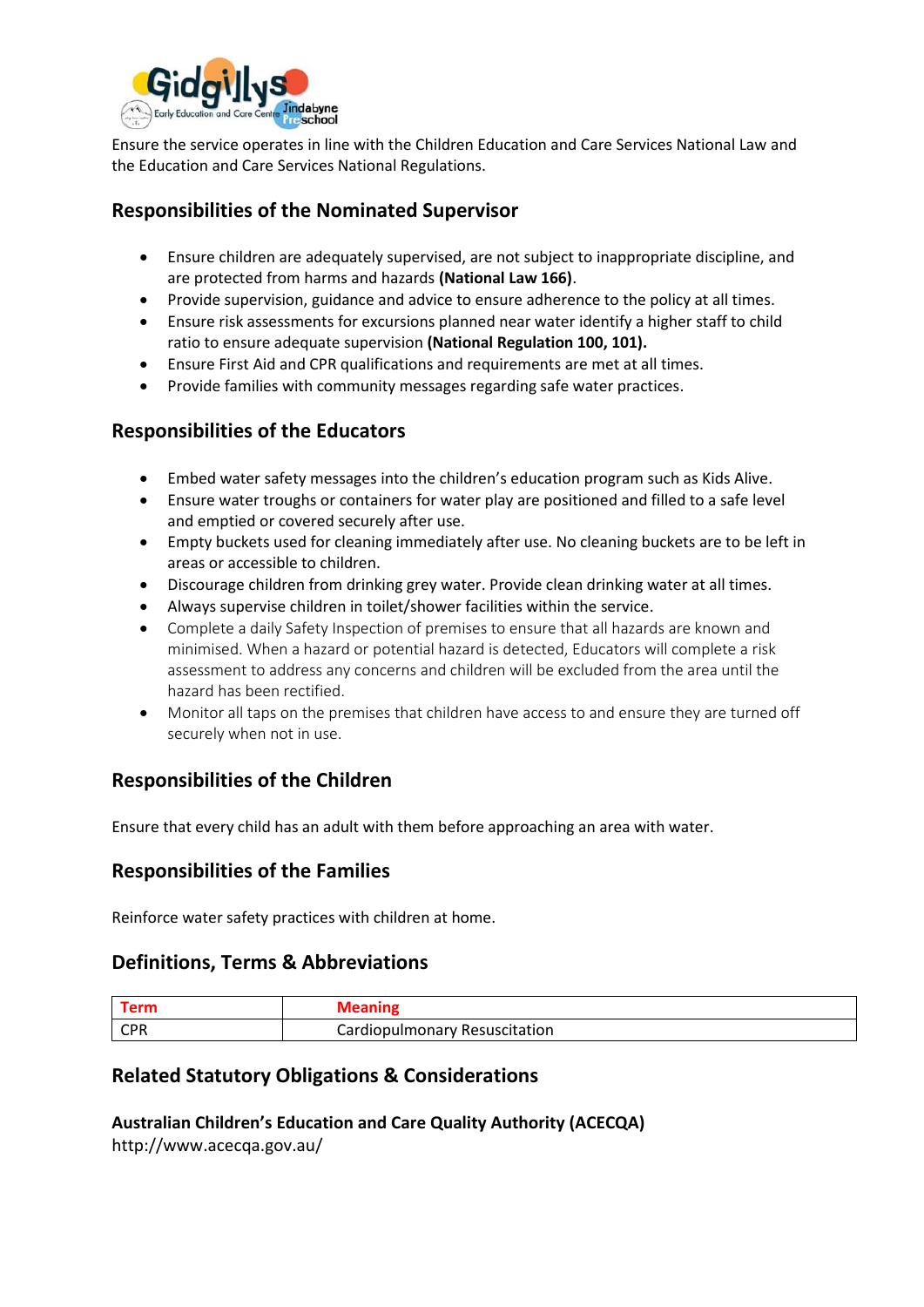

### **Children (Education and Care Services) Nation Law (NSW) 104a**

https://www.legislation.nsw.gov.au/#/view/act/2010/104a/full

#### **Department of Education**

http://www.dec.nsw.gov.au/what-we-offer/regulation-and-accreditation/early-childhoodeducation-care

### **Education and Care Services National Regulations**

https://www.legislation.nsw.gov.au/#/view/regulation/2011/653

#### **Kidsafe NSW**

http://www.kidsafensw.org/water-safety/

#### **Kidsafe NSW**

http://www.kidsafensw.org/imagesDB/wysiwyg/SwimmingPoolSafetyKL2009\_2.pdf

#### **Kids Alive**

https://kidsalive.com.au/early-childhood-program/

#### **Kids Health**

http://kidshealth.org/ parent/firstaid\_safe/ outdoor/water\_safety.html

### **National Quality Framework (NQF)**

http://acecqa.gov.au/national-quality-framework/

### **NSW Government Fair Trading – Pool Fencing Requirements**

http://www.fairtrading.nsw.gov.au/ftw/Consumers/Product\_and\_service\_safety/Pool\_safet y/Pool\_fencing\_requirements.page

## **Related Telephone Numbers**

- Early Childhood Directorate 1800-619-113
- Kidsafe 02 9845-0890
- Emergency Services 000